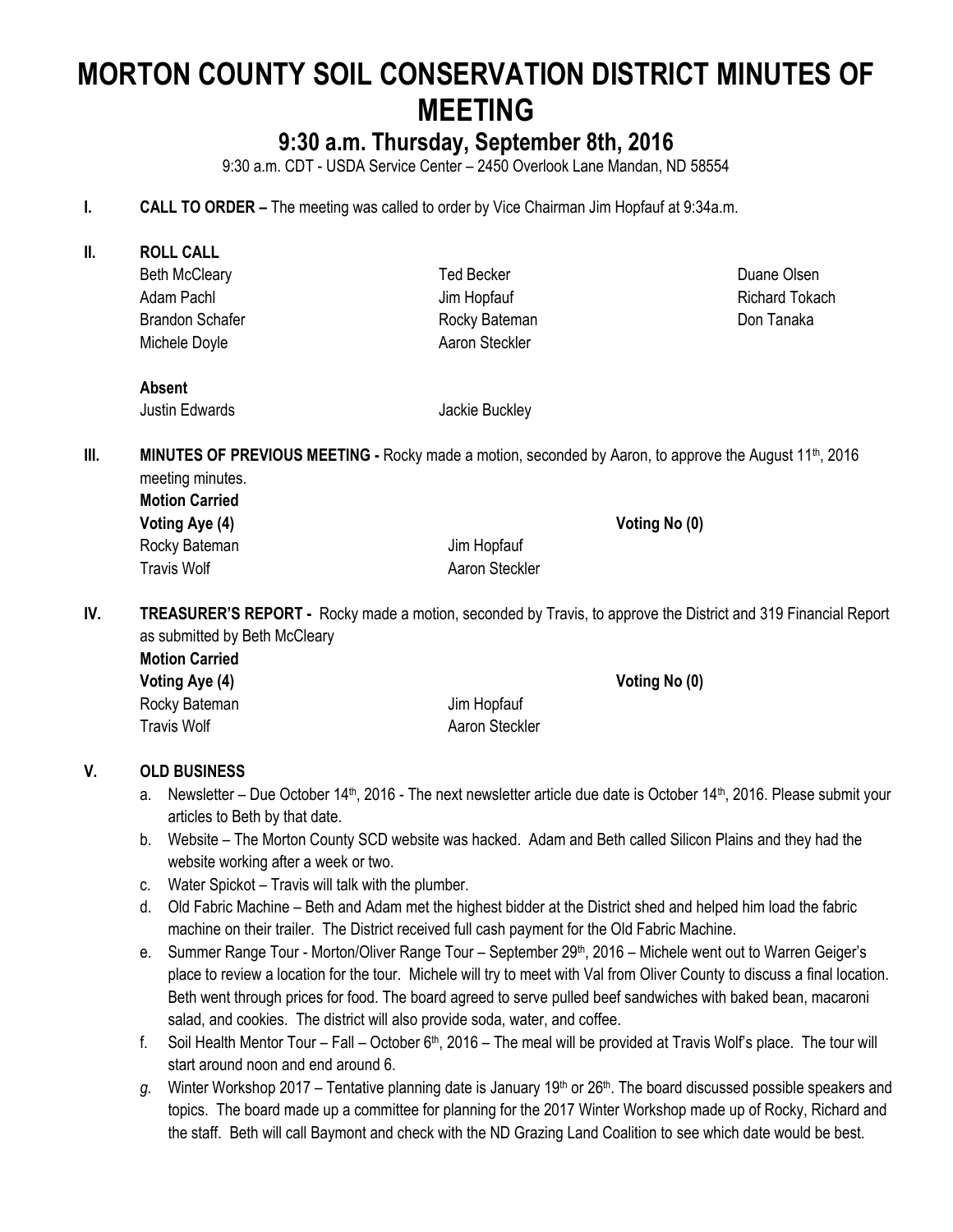*Chairman Ted Becker arrived at the meeting at 10:13am and took control of the meeting.* 

- h. Game & Fish Cost Share for No-Till Grass Drill The Game and Fish is currently waiting to see if the grant was accepted. Brandon provided a few examples of grass drills.
- i. 2017 Women's Ag Day Beth presented Thursday March 16<sup>th</sup> as a possible date for Women's Ag Day at the Baymont Inn & Suites. Beth also checked for Friday March 17<sup>th</sup> and Thursday March 30<sup>th</sup> and those dates were already reserved. Robyn from Baymont is currently holding March  $16<sup>th</sup>$  for us. The board agreed to March  $16<sup>th</sup> 2017$ as the date to hold Women's Ag Day.
- **VI. REVIEW WORK PLAN/CALENDAR –** There is a 9 month CD at Capital Credit Union that will become mature on 09/27/2016.

Jim made a motion, seconded by Travis, to let the CD auto renew. **Motion Carried Voting Aye (5) Voting No (0)** Rocky Bateman **International Contract Contract Contract Contract Contract Contract Contract Contract Contract Contract Contract Contract Contract Contract Contract Contract Contract Contract Contract Contract Contract Cont** Travis Wolf **Allen Access Aaron Steckler** Aaron Steckler Ted Becker

#### **VII. NEW BUSINESS**

a. Reissue Check for Aaron Steckler #11975 dated 12/23/2015 \$221.64 Jim made a motion, seconded by Travis, to reissue check #11975 dated 12/23/2015 \$221.64 for Aaron Steckler. **Motion Carried**

| Voting Aye (5) |                | Voting No (0) |
|----------------|----------------|---------------|
| Rocky Bateman  | Jim Hopfauf    |               |
| Travis Wolf    | Aaron Steckler |               |
| Ted Becker     |                |               |

b. Agreed Upon Procedures – SCD Financial Audit Policy – Beth reviewed Lynnell's Worksheet and the board made decisions on the worksheet. Beth will get in contact with Lynnell to advise her of the boards decisions for the Agreed Upon Procedures.

#### **VIII. REPORT OF DISTRICT PROGRAMS**

a. OMG Grassland Improvement Project – Brandon has 7 applications so far. Brandon stated that there will be more acres impacted then what he had originally thought.

#### **IX. MCSCD HANDBOOK**

- a. Review and Complete Handbook Notes
	- 1. Discuss Pages 30-66 The board reviewed the handbook and made corrections.

#### **X. REPORT OF DISTRICT EMPLOYEES**

- a. District Technician
	- 1. Update on Trees and Fabric Adam has been doing tree counts for MDU. Adam went to a 3 day Windbreak Design Workshop in Bismarck. Adam presented what he learned and gave a report on the Workshop. Next week Adam will be going to the Russian Olive Workshop in Miles City, MT. There has been a lot of interest in grass seeding so the tree price committee will need to meet on that and discuss prices. Adam stated that the district received the list of trees from the nurseries. Adam and Beth are proposing to increase the prices on grass and the one gallon potted stock. The current price on grass planting is \$100 per acre (producer pays for seed cost) and one gallon potted stock price is \$8.50.

Travis made a motion, seconded by Rocky to approve the one gallon price increase from \$8.50 per pot to \$10.00 per pot.

#### **Motion Carried Voting Aye (5) Voting No (0)** Rocky Bateman **International Contract Contract Contract Contract Contract Contract Contract Contract Contract Contract Contract Contract Contract Contract Contract Contract Contract Contract Contract Contract Contract Cont** Travis Wolf **Aaron Steckler** Aaron Steckler Ted Becker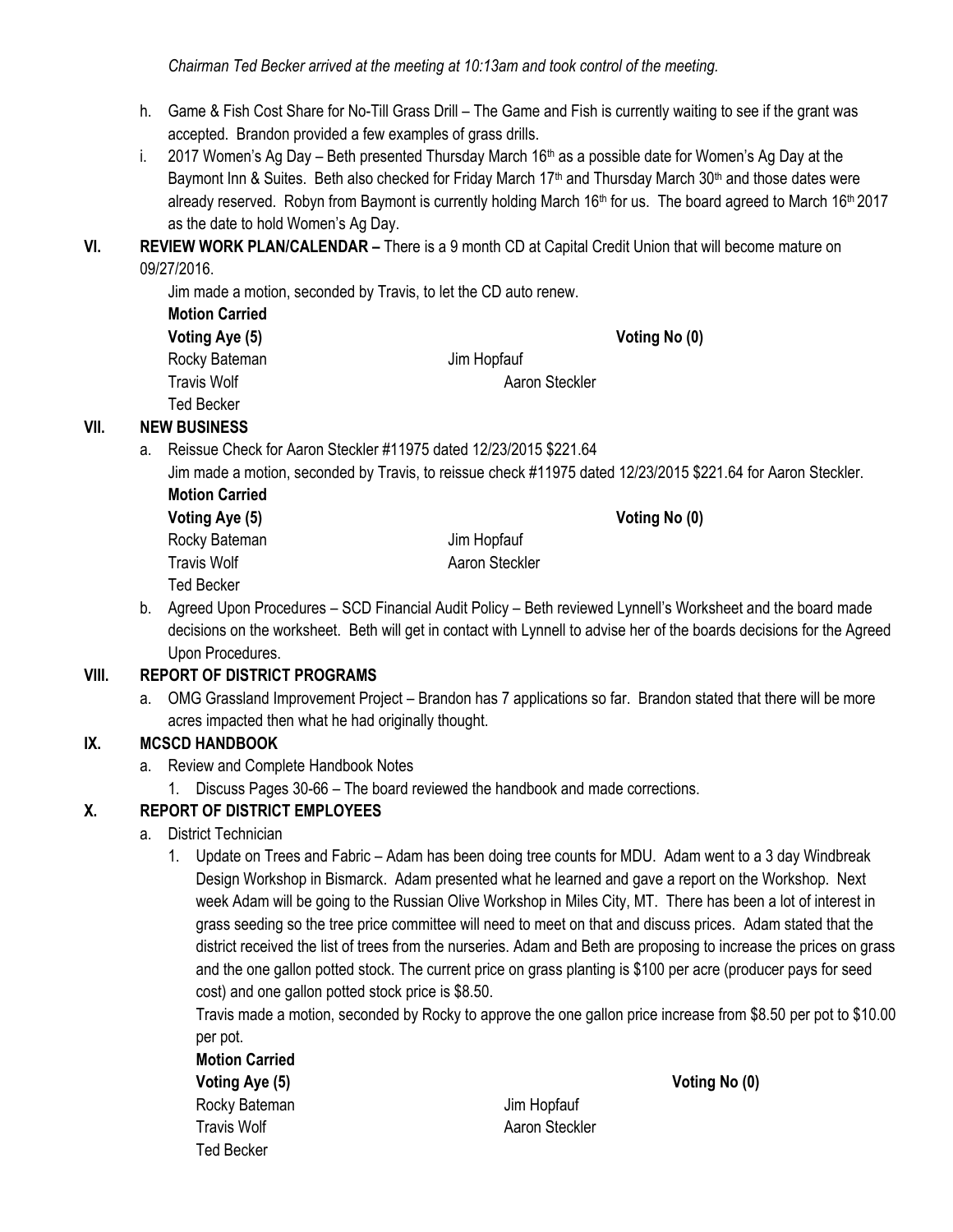Rocky made a motion, seconded by Aaron, to increase the Grass seeding price to \$150.00 per acre, plus state mileage rate from New Salem to the Site (one way).

| <b>Motion Carried</b> |
|-----------------------|
| Voting Aye (5)        |
| Rocky Bateman         |
| <b>Travis Wolf</b>    |
| Ted Becker            |

Jim Hopfauf Aaron Steckler

Adam was appointed Treasurer of the ND Chapter of the Wildlife Society. Adam is requesting board approval for vacation from October  $28<sup>th</sup>$ ,  $2016$  – November  $6<sup>th</sup>$ ,  $2016$ . Rocky made a motion, seconded by Aaron, to approve Adam's leave request for vacation from October 28<sup>th</sup>,

2016 – November 6th, 2016. **Motion Carried Voting Aye (5) Voting No (0)** Rocky Bateman and The United States and States and Jim Hopfauf Travis Wolf **Allen Accepts** Aaron Steckler Ted Becker

**Voting Aye (5) Voting No (0)**

- b. District Secretary
	- 1. Admin Update Beth will be working on the handbook and getting ready for trees. Beth will also start working on Women's Ag Day plans.
- c. 319 Watershed Coordinator
	- 1. Update on Watershed Program Water Sampling has been going good.
	- 2. Update on Soil Health Mentor Program Brandon has been bale and forage sampling. Brandon will be working on the Soil Health Mentor Tour.

## **XI. SPECIAL COMMITTEES**

- a. MCSCD Handbook Rocky The board will continue to discuss the handbook.
- b. Multi-County Soil Health Workshop 2018 Rocky Nothing to report at this time.
- c. Soil Health Mentor Rocky Nothing to report at this time.

## **XII. REPORT OF COOPERATING AGENCIES**

- a. District Conservationist
	- 1. NRCS Programs Update NRCS will soon be requiring a wildlife escape ramp in water tanks. Shelly said some other districts are selling these ramps and thought that might be a good opportunity for the district. Adam will do some research and provide the board next meeting with prices.
	- 2. CRP Meeting with FSA August  $24<sup>th</sup>$  Both agencies had a meeting on August  $24<sup>th</sup>$  and discussed the future of CRP. ND might not have a general sign-up in 2017. Ted suggested maybe having a summer workshop on CRP land. The board suggested making up a planning committee for a CRP workshop. The committee is made up of Rocky and staff. Jim suggested putting an article in the Newsletter and provide information in our newsletter.
	- 3. CSP Major Revamp NRCS is changing CSP. Shelly explained the new changes. In October there should be a training scheduled for the new updates.
	- 4. EQIP New Apps in conjunction with OMG. EQIP 2017 batching deadline date is October 21st.
- b. County Extension Agent Beth provided the board with Jackie's Report and All Breeds Cattle Tour Poster.
- c. Farm Bill Specialist Not present
- d. Local Work Group for 2017 EQIP Discuss The board will need to review questions for the Local Work Group.

**XIII. CORRESPONDENCE –** Enrichment BSC, Participator, Dakota Farmer Renewal,

Leopold Conservation Award - Darrel Oswald presented the report on the Leopold award. Darrel suggested that the board put a producer up for nomination. Darrel said that the Grazing Land Coalition will assist the district with the application process if the board would like to put forward a nominee.